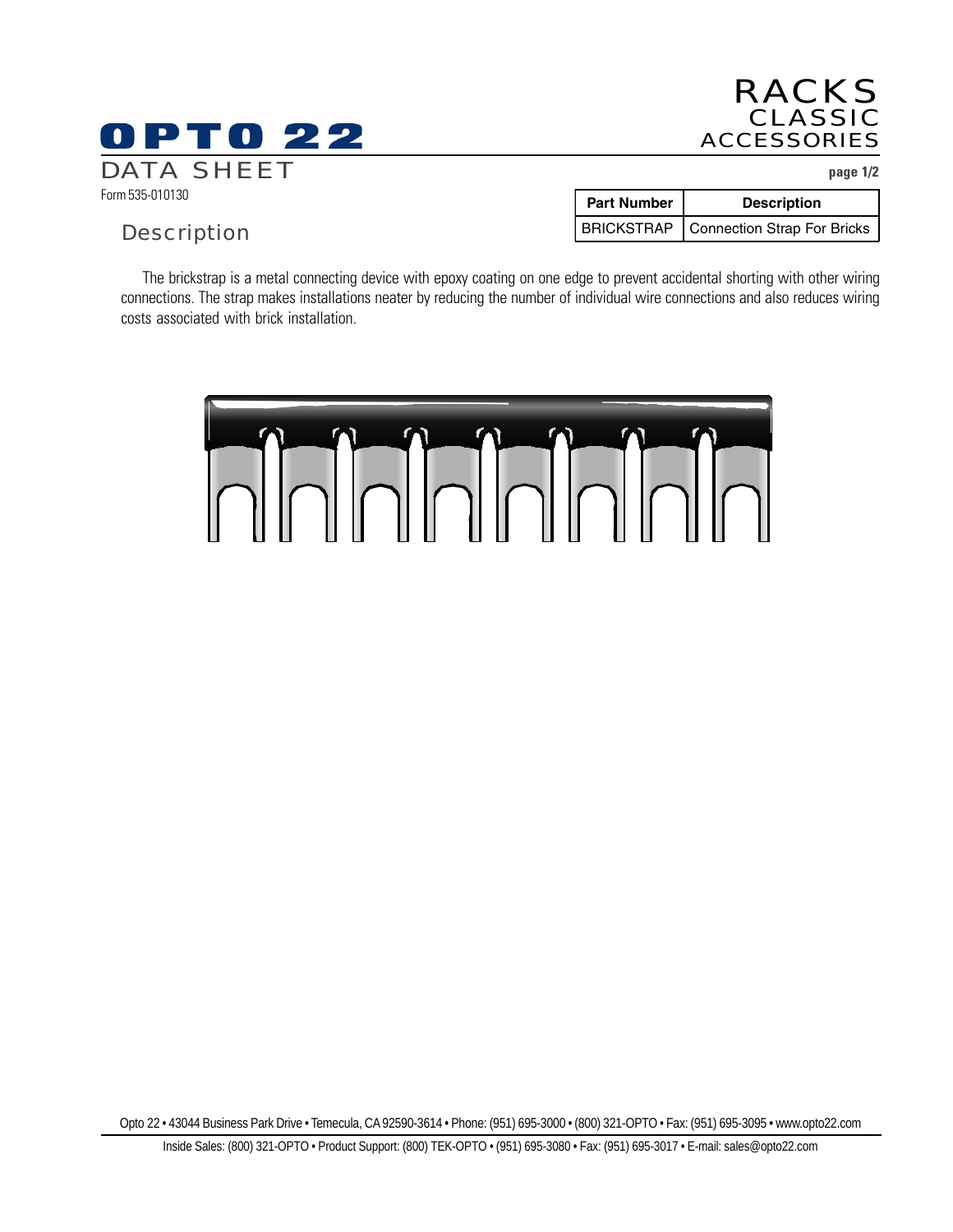

RACKS CLASSIC ACCESSORIES

### **Dimensions**



# **Connections**



Opto 22 • 43044 Business Park Drive • Temecula, CA 92590-3614 • Phone: (951) 695-3000 • (800) 321-OPTO • Fax: (951) 695-3095 • www.opto22.com